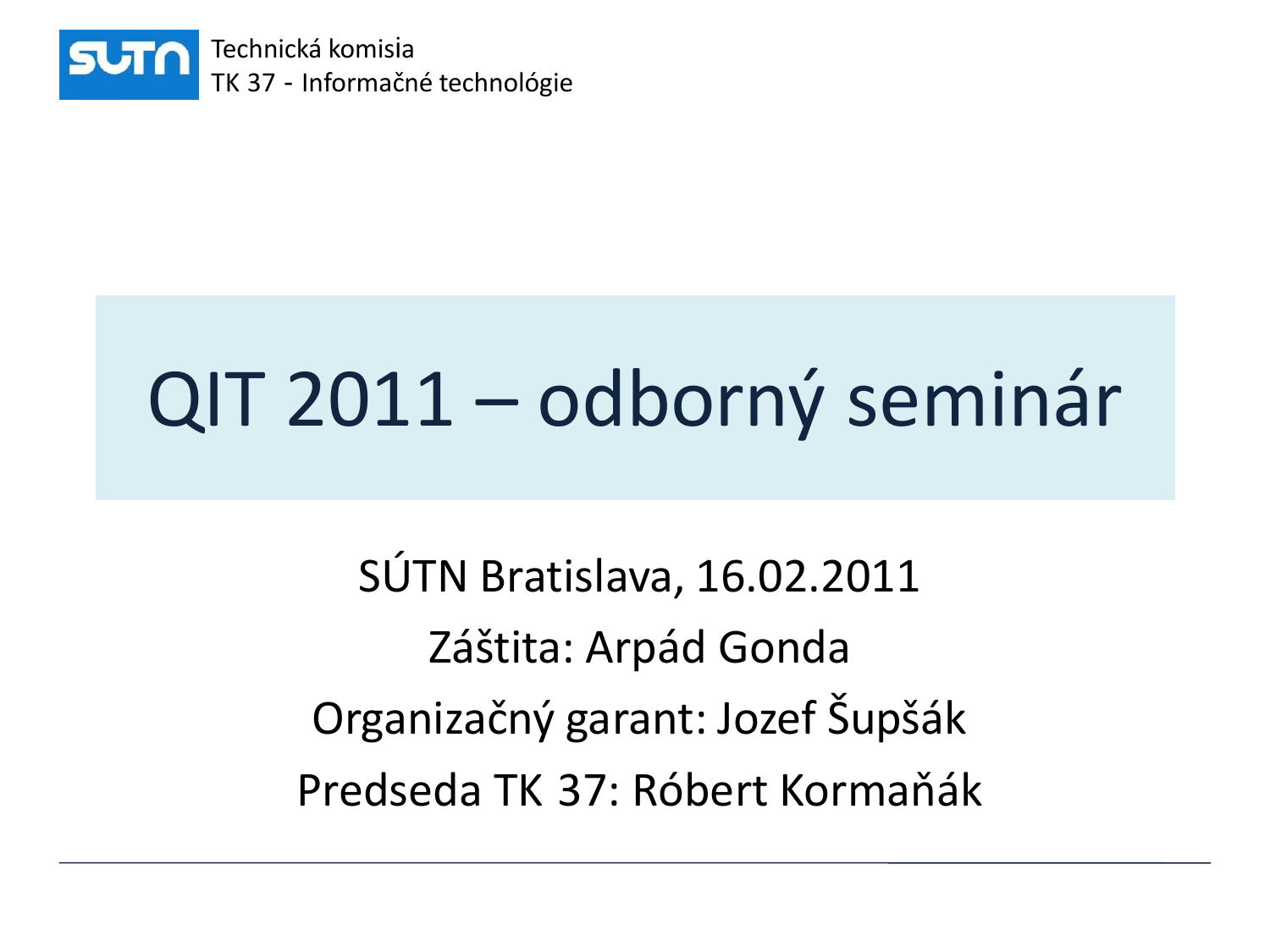

Technická komisia TK 37 - Informačné technológie

## Agenda

- Medzinárodná normalizácia
- Tvorba dokumentu ISO
- Dokumenty ISO
- Subkomisie JTC1
- Organizácia TK37
- Závery (predseda TK 37)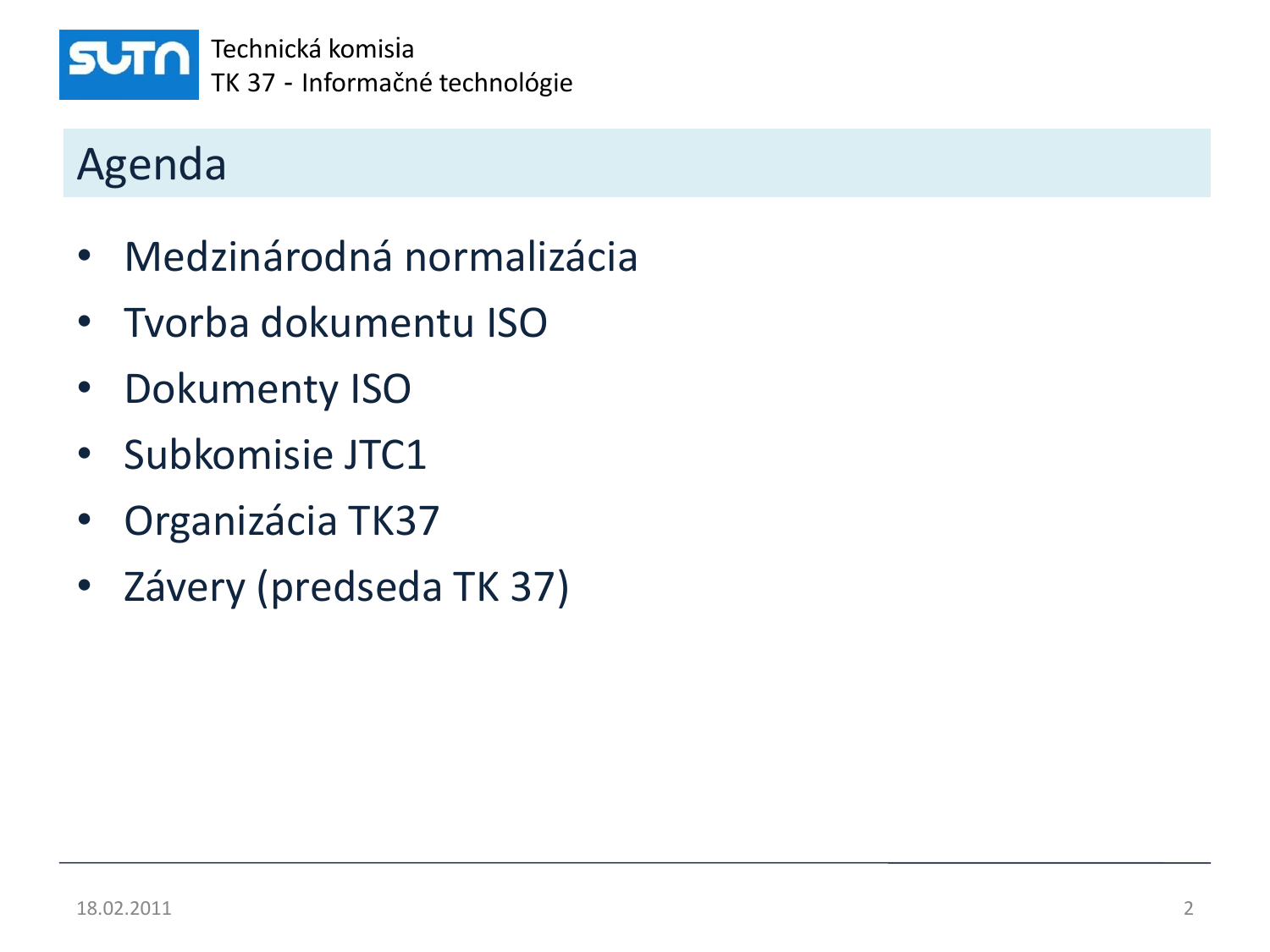

# Medzinárodné normalizačné organizácie (1/2)

- Medzinárodná organizácia pre normalizáciu ISO
	- Svetová federácia organizácií, ktorá pokrýva všetky oblasti normalizácie s výnimkou elektrotechniky a elektroniky
	- Členským orgánom v ISO môže byť najviac jedna organizácia za každý štát (za Slovensko SÚTN)
	- Schválené dokumenty sú publikované s označením ISO
- Medzinárodná elektrotechnická komisia IEC
	- Pokrýva normalizáciu v oblasti elektrotechniky a elektroniky
	- Členským orgánom v IEC môže byť najviac jedna organizácia za každý štát (za Slovensko SEV - Slovenský elektrotechnický výbor)
	- Schválené dokumenty sú publikované s označením IEC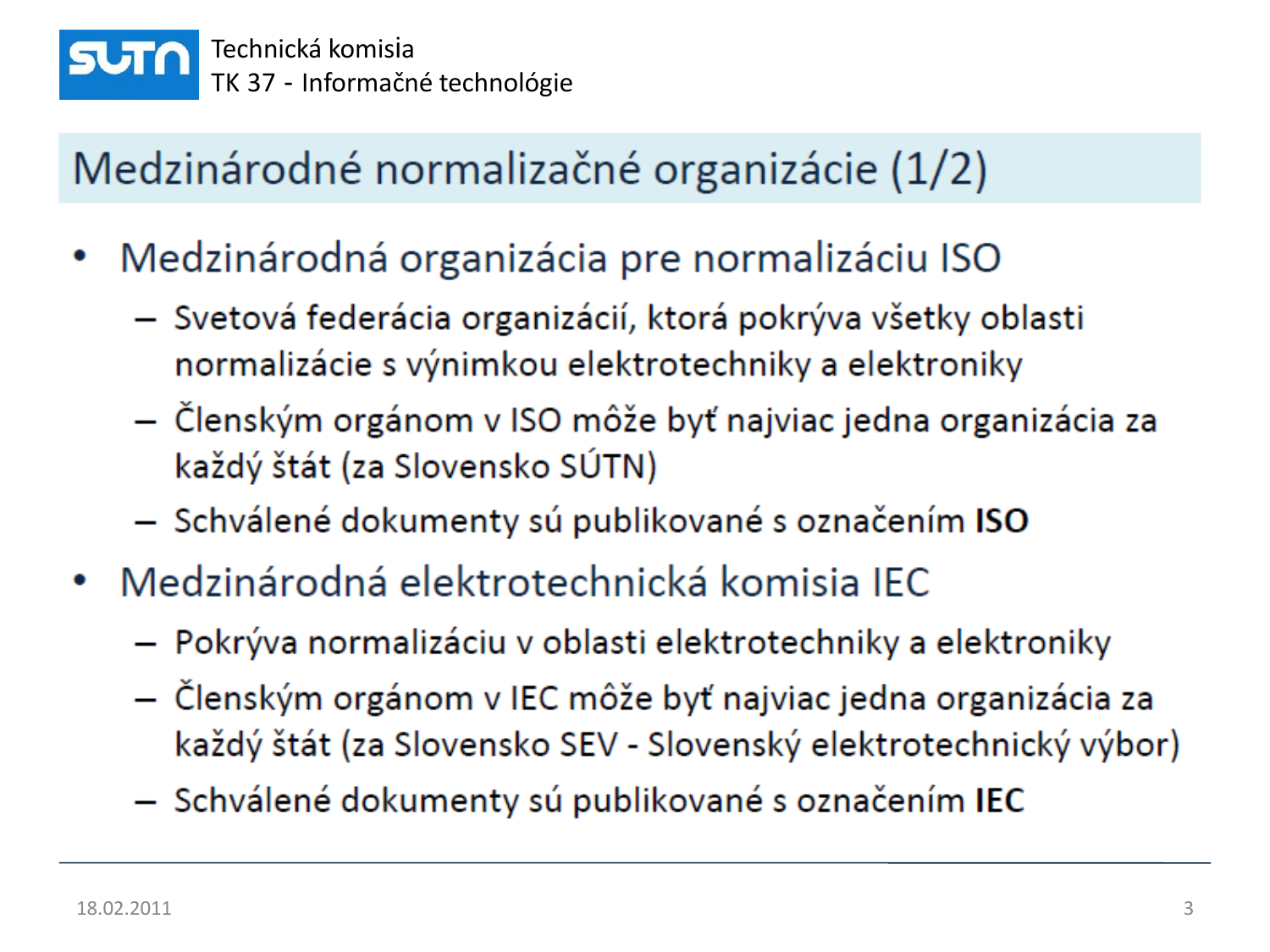

## Medzinárodné normalizačné organizácie (2/2)

- ISO/IEC/JTC1  $\bullet$ 
	- Spoločná technická komisia ISO a IEC pre normalizáciu v oblasti informačných technológií
	- Riadi sa vlastnými smernicami (http://www.iso.org/directives)
	- Schválené dokumenty sú publikované s označením ISO/IEC
	- Styk a normalizačnú spoluprácu s ISO/IEC/JTC1 organizuje a vykonáva SÚTN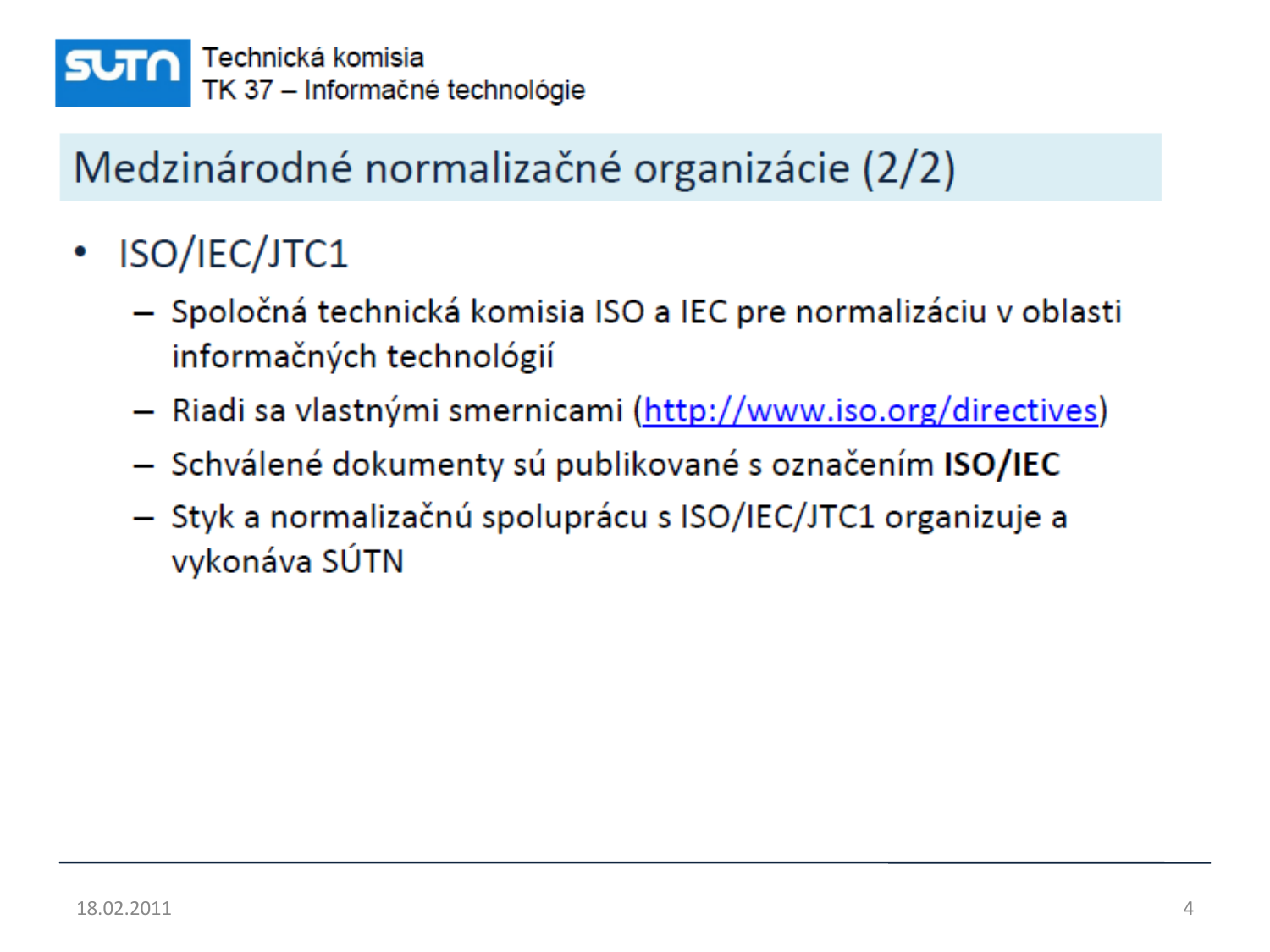

Technická komisia TK 37 - Informačné technológie

#### Tvorba dokumentov ISO

- $CD = Committee$
- DIS = Draft International Standard
- DPAS = Draft Publicly Available Specification
- DTR = Draft Technical Report
- DTS = Draft Technical Specification
- FDIS = Final Draft International Standard
- IS = International Standard
- NP = New Work Item Proposal
- PAS = Publicly Available Specification
- $TR = Technical Report$
- TS = Technical Specification
- $WD = Working Draft$

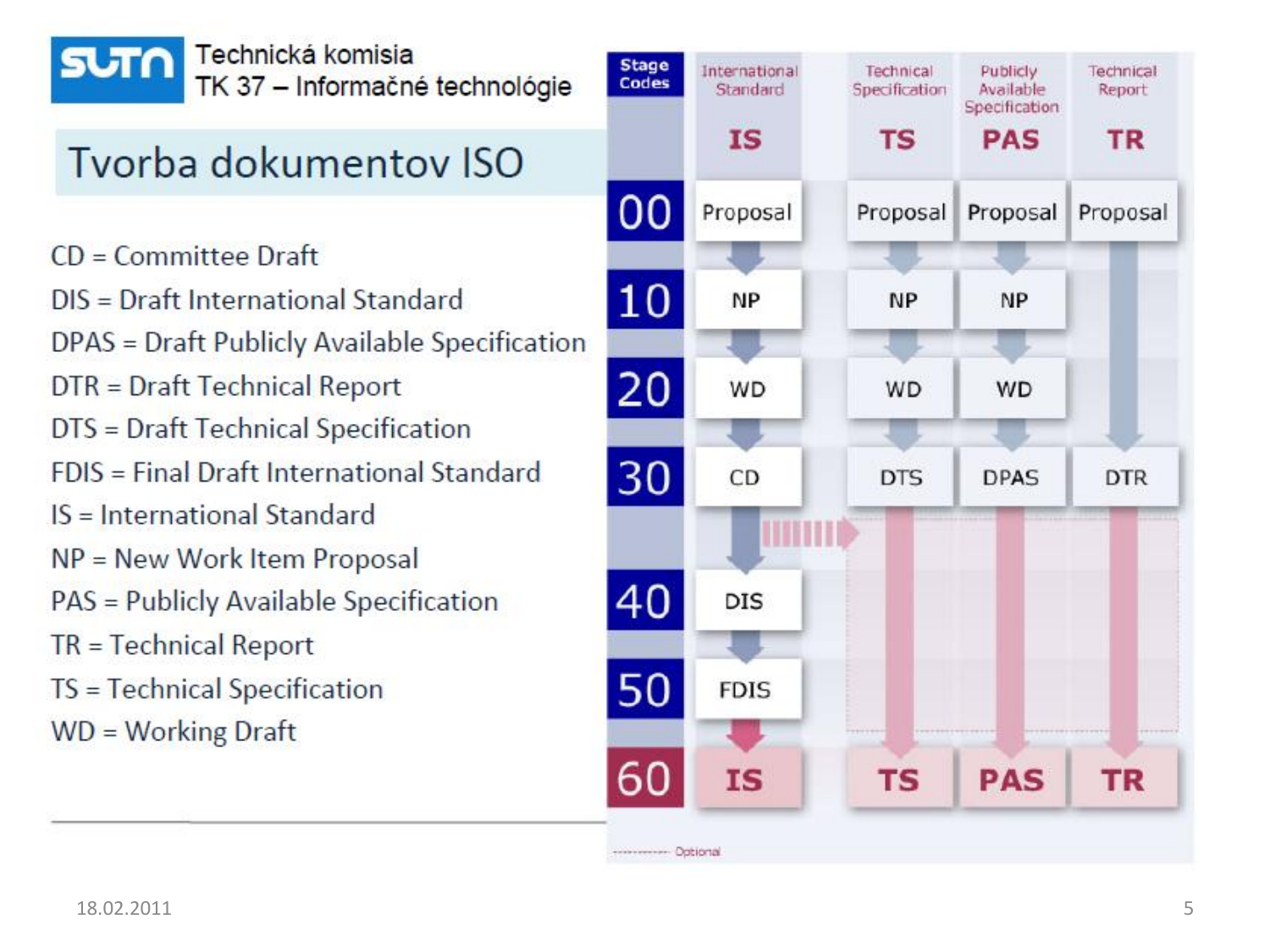

#### Medzinárodná norma

- $CD = Committee$
- DIS = Draft International Standard
- FDIS = Final Draft International Standard
- IS = International Standard
- $NP = New Work Item Proposal$
- PAS = Publicly Available Specification
- $TR = Technical Report$
- TS = Technical Specification
- $WD = Working Draft$

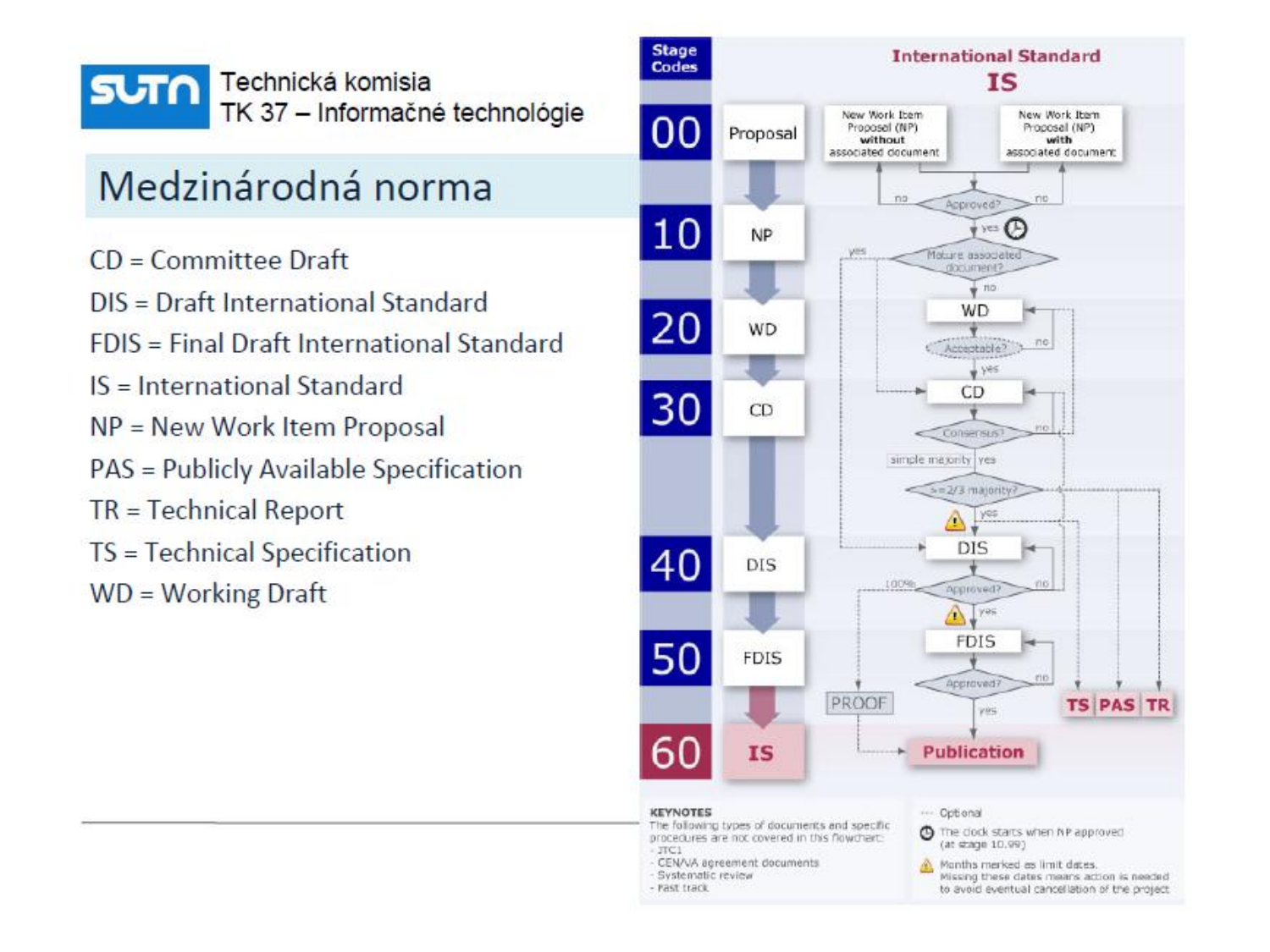

# Časový plán tvorby IS/TS/PAS

**ISO Technical Committee time:** Document being developed in the relevant committee.

**ISO Central Secretariat time:** Document being processed (e.g. evaluation, editing and proofreading).

ISO Member Body time: Document circulated to ISO member bodies for DIS/FDIS vote.

The clock starts when NP approved (at stage 10.99)

Months marked as limit dates. Missing these dates means action is needed to avoid eventual cancellation of the project

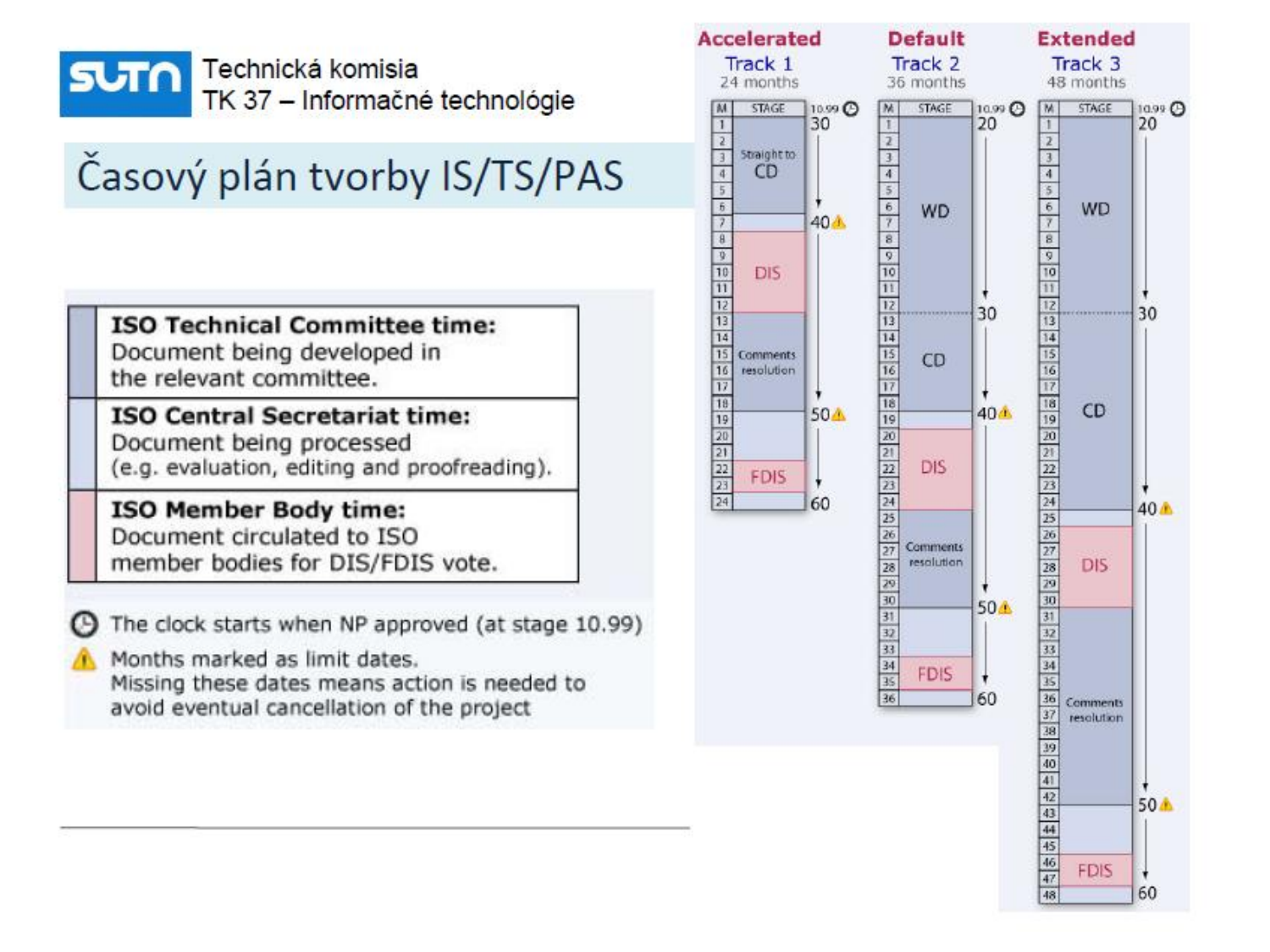

## Subkomisie JTC1 (a)

| $\Box$ JTC 1/WG 6  | <b>Corporate Governance of IT</b>                                |
|--------------------|------------------------------------------------------------------|
| $\Box$ JTC 1/WG 7  | Sensor networks                                                  |
| $\Box$ JTC 1/SC 2  | Coded character sets                                             |
| $\Box$ JTC 1/SC 6  | Telecommunications and information exchange between systems      |
| $\Box$ JTC 1/SC 7  | Software and systems engineering                                 |
| $\Box$ JTC 1/SC 17 | Cards and personal identification                                |
| $\Box$ JTC 1/SC 22 | Programming languages, their environments and system software    |
|                    | interfaces                                                       |
| $\Box$ JTC 1/SC 23 | Digitally Recorded Media for Information Interchange and Storage |
| $\Box$ JTC 1/SC 24 | Computer graphics, image processing and environmental data       |
|                    | representation                                                   |
| $\Box$ JTC 1/SC 25 | Interconnection of information technology equipment              |

18.02.2011 8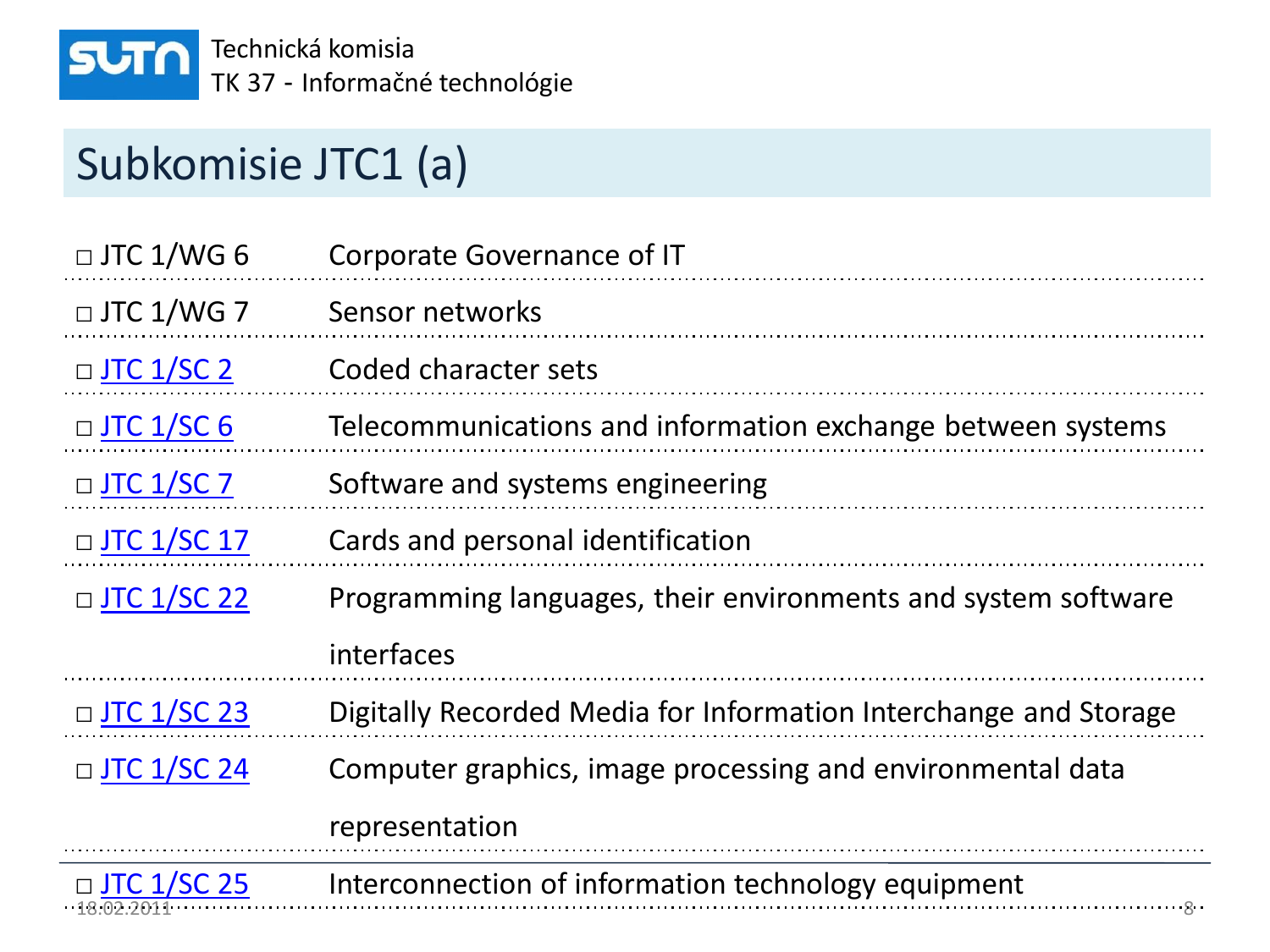

## Subkomisie JTC1 (b)

| $\Box$ JTC 1/SC 27 | <b>IT Security techniques</b>                                   |
|--------------------|-----------------------------------------------------------------|
| □ JTC 1/SC 28      | Office equipment                                                |
| $\Box$ JTC 1/SC 29 | Coding of audio, picture, multimedia and hypermedia information |
| $\Box$ JTC 1/SC 31 | Automatic identification and data capture techniques            |
| $\Box$ JTC 1/SC 32 | Data management and interchange                                 |
| □ JTC 1/SC 34      | Document description and processing languages                   |
| $\Box$ JTC 1/SC 35 | User interfaces                                                 |
| $\Box$ JTC 1/SC 36 | Information technology for learning, education and training     |
| $\Box$ JTC 1/SC 37 | <b>Biometrics</b>                                               |
| $\Box$ JTC 1/SC 38 | Distributed application platforms and services (DAPS)           |
|                    |                                                                 |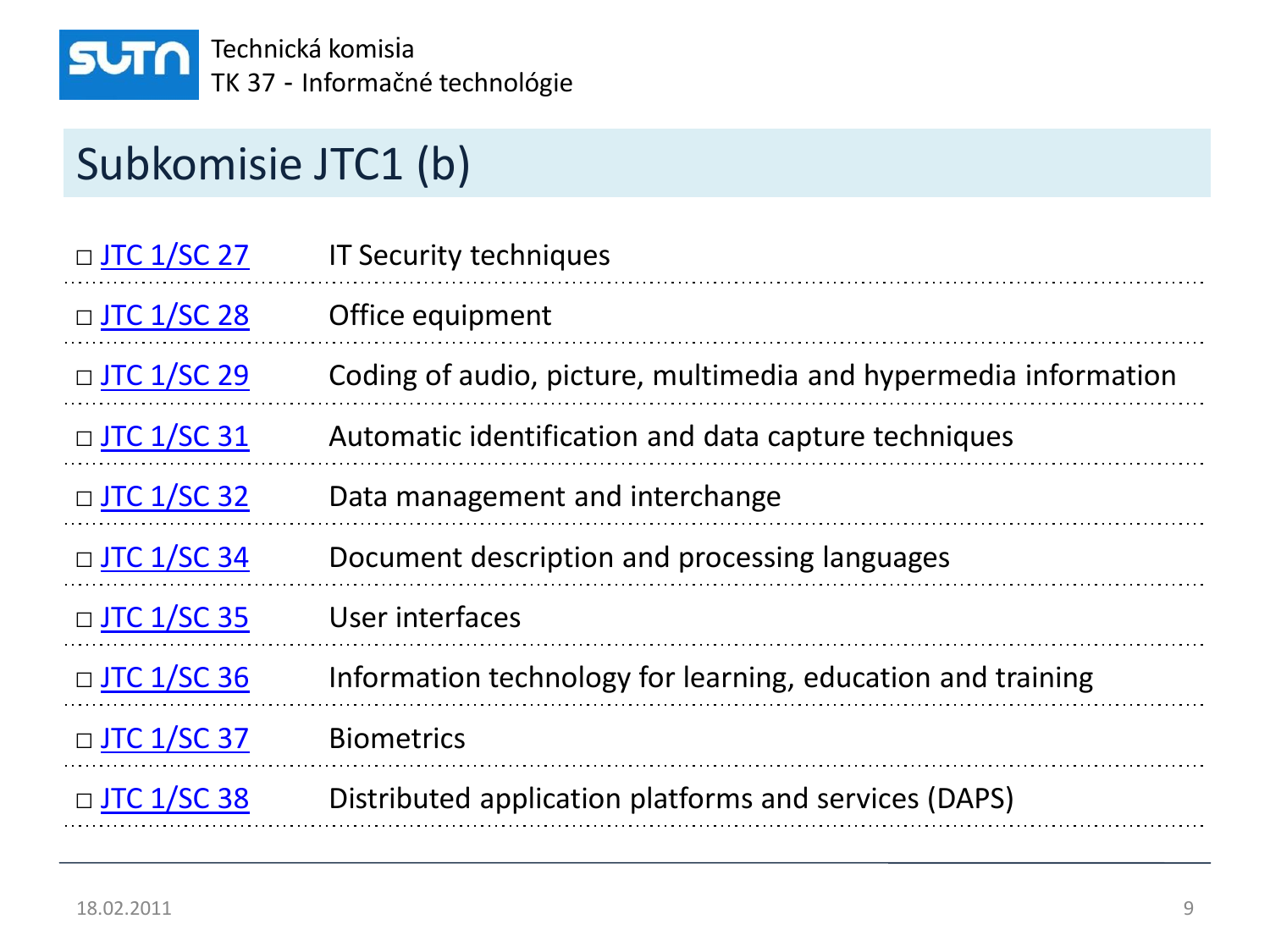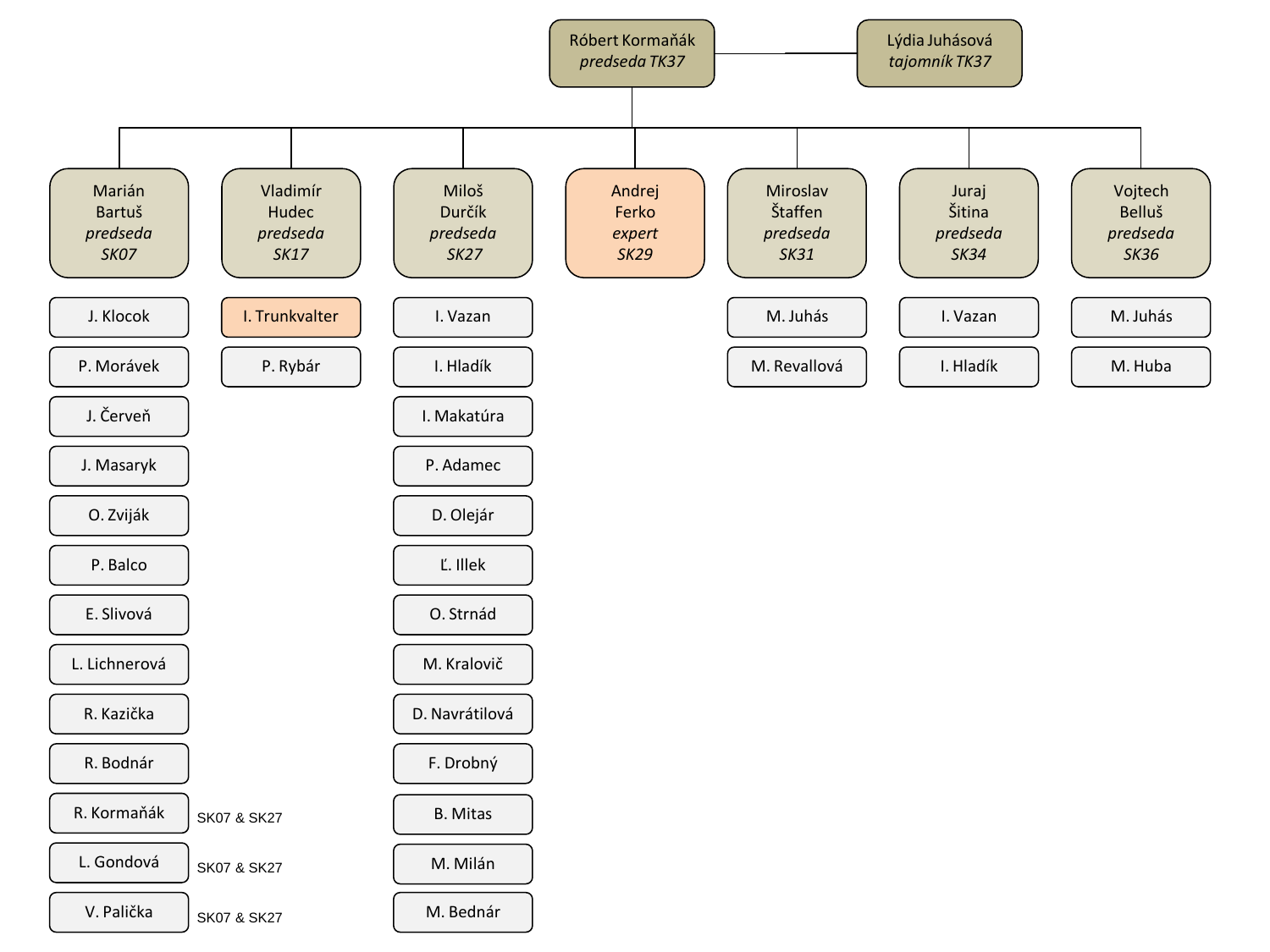|                    |                                                                           |  | <b>NMC</b><br>(National Mirror Comittee) |                  |             |  |
|--------------------|---------------------------------------------------------------------------|--|------------------------------------------|------------------|-------------|--|
| Subcommittee       | <b>Title</b>                                                              |  |                                          |                  |             |  |
| JTC <sub>1</sub>   | Joined Technical Comittee "Information Technology"                        |  |                                          | TK3              | R. Kormaňák |  |
| <b>JTC 1/SC 2</b>  | Coded character sets                                                      |  |                                          |                  |             |  |
| <b>JTC 1/SC 6</b>  | Telecommunications and information exchange between systems               |  |                                          |                  |             |  |
| <b>JTC 1/SC 7</b>  | Software and systems engineering                                          |  |                                          | SK <sub>07</sub> | R. Kormaňák |  |
| <b>JTC 1/SC 17</b> | Cards and personal identification                                         |  |                                          | <b>SK17</b>      | V. Hudec    |  |
| <b>JTC 1/SC 22</b> | Programming languages, their environments and system software interfaces  |  |                                          |                  |             |  |
| <b>JTC 1/SC 23</b> | Digitally Recorded Media for Information Interchange and Storage          |  |                                          |                  |             |  |
| <b>JTC 1/SC 24</b> | Computer graphics, image processing and environmental data representation |  |                                          |                  |             |  |
| <b>JTC 1/SC 25</b> | Interconnection of information technology equipment                       |  |                                          |                  |             |  |
| <b>JTC 1/SC 27</b> | IT Security techniques                                                    |  |                                          | <b>SK27</b>      | M. Ďurčík   |  |
| <b>JTC 1/SC 28</b> | Office equipment                                                          |  |                                          |                  |             |  |
| <b>JTC 1/SC 29</b> | Coding of audio, picture, multimedia and hypermedia information           |  |                                          |                  |             |  |
| <b>JTC 1/SC 31</b> | Automatic identification and data capture techniques                      |  |                                          | <b>SK31</b>      | M. Štaffen  |  |
| <b>JTC 1/SC 32</b> | Data management and interchange                                           |  |                                          |                  |             |  |
| <b>JTC 1/SC 34</b> | Document description and processing languages                             |  |                                          | <b>SK34</b>      | J. Šitina   |  |
| <b>JTC 1/SC 35</b> | User interfaces                                                           |  |                                          |                  |             |  |
| <b>JTC 1/SC 36</b> | Information technology for learning, education and training               |  |                                          | <b>SK36</b>      | V. Belluš   |  |
| <b>JTC 1/SC 37</b> | <b>Biometrics</b>                                                         |  |                                          |                  |             |  |